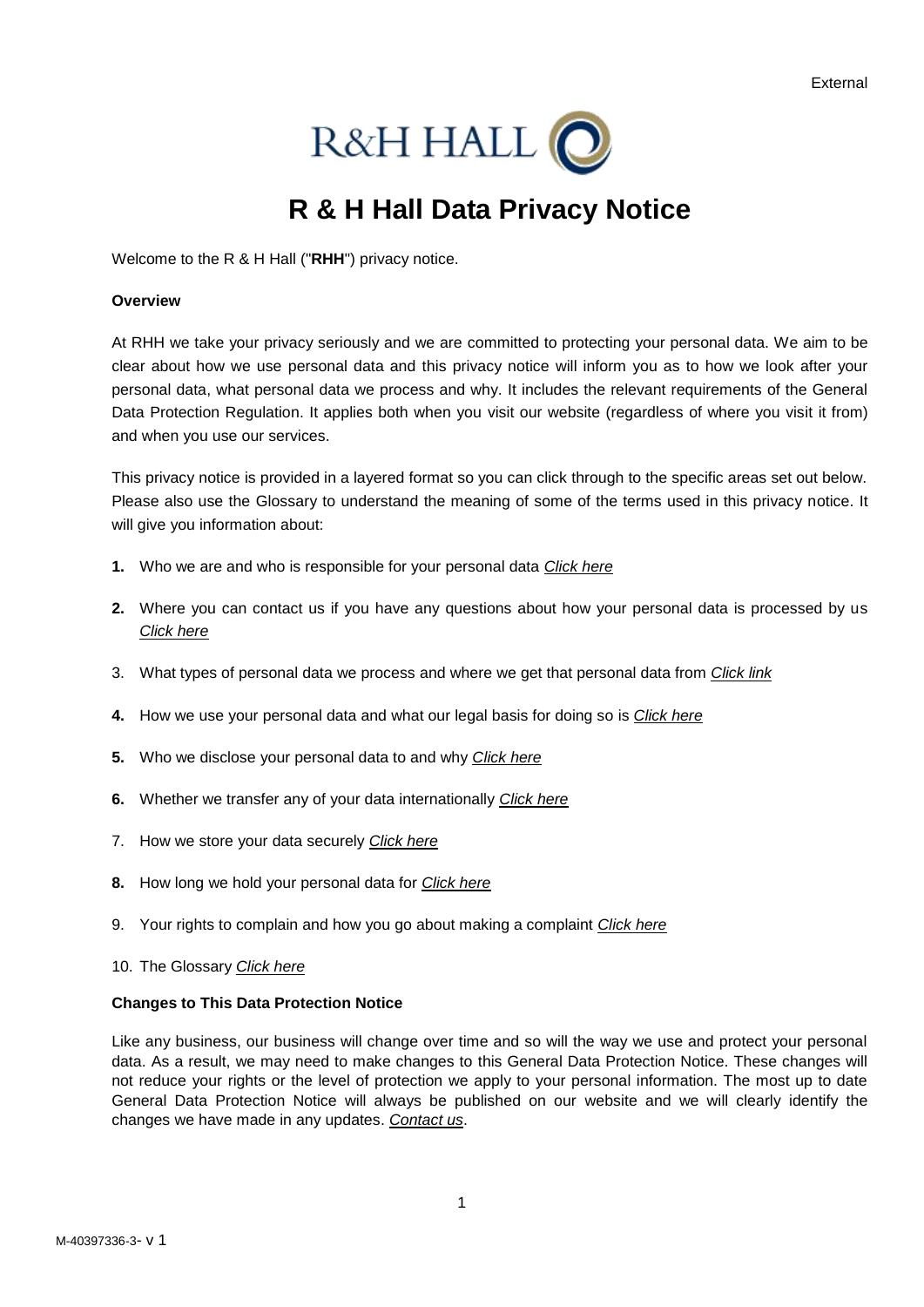# <span id="page-1-0"></span>**1. Important information and who we are**

This privacy notice aims to give you information on how RHH collects and processes your personal data through your dealings with us, including your use of this website or when you purchase a product from us or use any other service we offer.

This website is not intended for children and we do not knowingly collect data relating to children.

It is important that you read this privacy notice together with any other privacy notice or fair processing notice we may provide on specific occasions when we are collecting or processing personal data about you so that you are fully aware of how and why we are using your data. This privacy notice supplements the other notices and is not intended to override them.

# **Controller**

**RHH** is the controller and responsible for your personal data (collectively referred to as "**RHH**", "we", "us" or "our" in this privacy notice). When we refer to RHH we mean:

# **R & H Hall**

# Company Number: 1305

Registered address: La Touche House, Custom House Dock, IFSC, Dublin 1 D01 R5P3

# **Third-party links**

This website may include links to third-party websites, plug-ins and applications. Clicking on those links or enabling those connections may allow third parties to collect or share data about you. We do not control these third-party websites and are not responsible for their privacy statements. When you leave our website, we encourage you to read the privacy notice of every website you visit.

## <span id="page-1-1"></span>**2. Where you can contact us if you have any questions about how your personal data is processed by us**

We have appointed a Data Supervisory Officer who is responsible for overseeing questions in relation to this privacy notice. If you have any questions about this privacy notice, including any requests to exercise your legal rights, please contact the Data Supervisory Officer by email at *[privacy@rhhall.ie](mailto:privacy@rhhall.ie)* .

## <span id="page-1-2"></span>**3. What types of personal data we process, where we get that personal data from**

Personal data, or personal information, means any information about an individual from which that person can be identified. It does not include data where the identity has been removed (anonymous data).

We may need to collect, use, store and transfer different kinds of personal data about you which we have grouped together as follows:

- **Identity Data** includes first name, maiden name, last name, username or similar identifier, marital status, title, date of birth and gender.
- **Contact Data** includes billing address, email address and telephone numbers.
- **Financial Data** includes bank account and payment card details.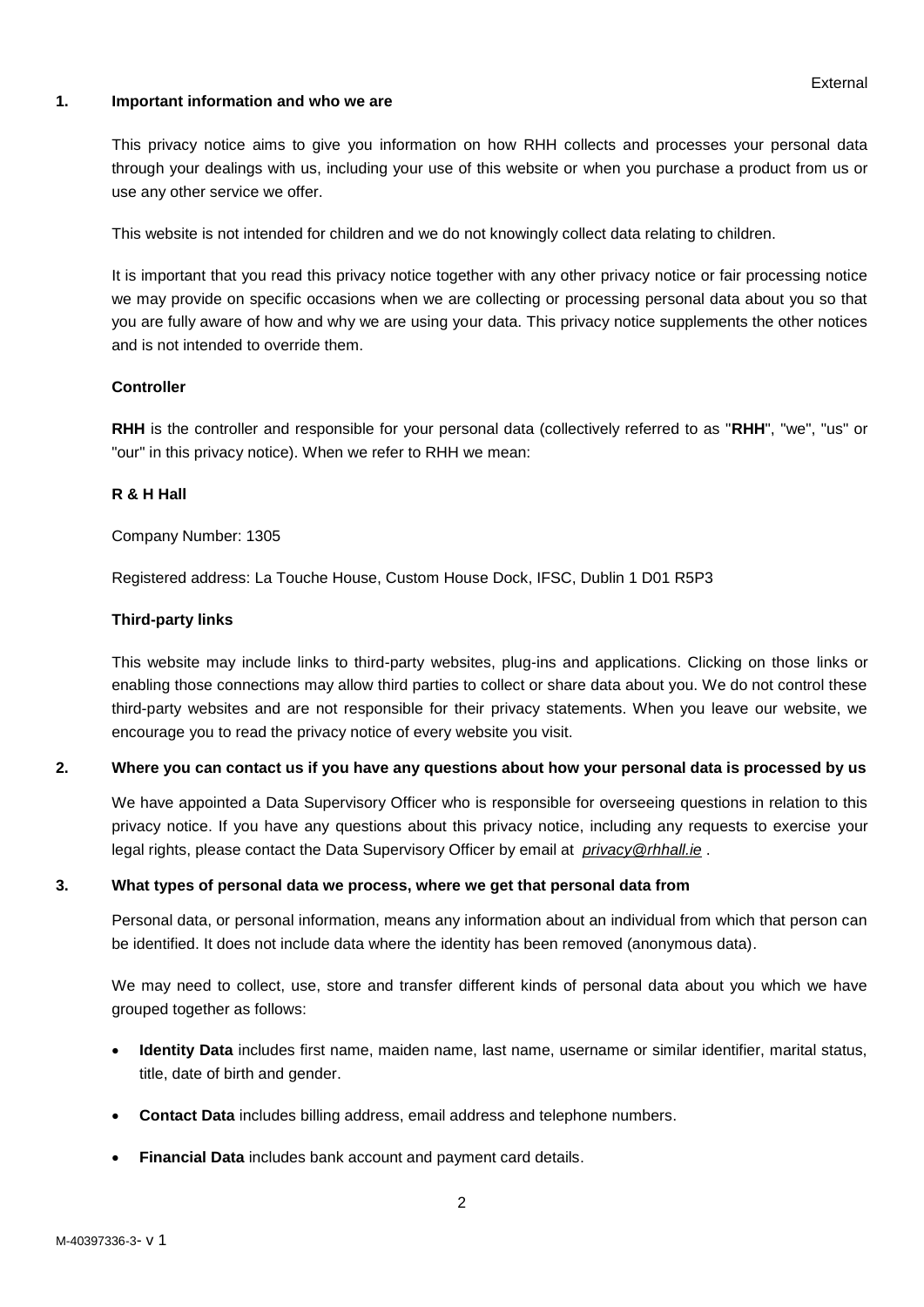- **Transaction Data** includes details about payments to and from you and other details of services you have purchased from us.
- **Technical Data** includes internet protocol (IP) address and other technology on the devices you use to access this website.
- **Marketing and Communications Data** includes your preferences in receiving marketing from us.

We also collect, use and share **Aggregated Data** such as statistical data for any purpose. Aggregated Data may be derived from your personal data but is not considered personal data in law as this data does **not** directly or indirectly reveal your identity. However, if we combine or connect Aggregated Data with your personal data so that it can directly or indirectly identify you, we treat the combined data as personal data which will be used in accordance with this privacy notice.

We do not collect any **Special Categories of Personal Data** about you (this includes details about your race or ethnicity, religious or philosophical beliefs, sex life, sexual orientation, political opinions, trade union membership, information about your health and genetic and biometric data) unless we have your explicit consent to do so. Nor do we collect any information about criminal convictions and offences.

If you fail to provide personal data we may not be able to perform the contract we have or are trying to enter into with you (for example, to provide you with services). In this case, we may have to cancel a service you have with us but we will notify you if this is the case at the time.

# **How is your personal data collected?**

We use different methods to collect data from and about you including through:

- **Direct interactions.** You may give us your Identity, Contact and Financial Data by filling in forms or by corresponding with us by post, phone, email or otherwise. This includes personal data you provide when you:
	- Purchase a product from us; or
	- Give us some feedback.
- **Automated technologies or interactions.** As you interact with our website, we may automatically collect Technical Data about your browsing actions. We collect this personal data by using cookies.

# <span id="page-2-0"></span>**4. How we use your personal data**

We will only use your personal data when the law allows us to. Most commonly, we will use your personal data in the following circumstances:

- Where we need to perform the contract we are about to enter into or have entered into with you.
- Where it is necessary for our legitimate interests (or those of a third party) and your interests and fundamental rights do not override those interests.
- Where we need to comply with a legal or regulatory obligation.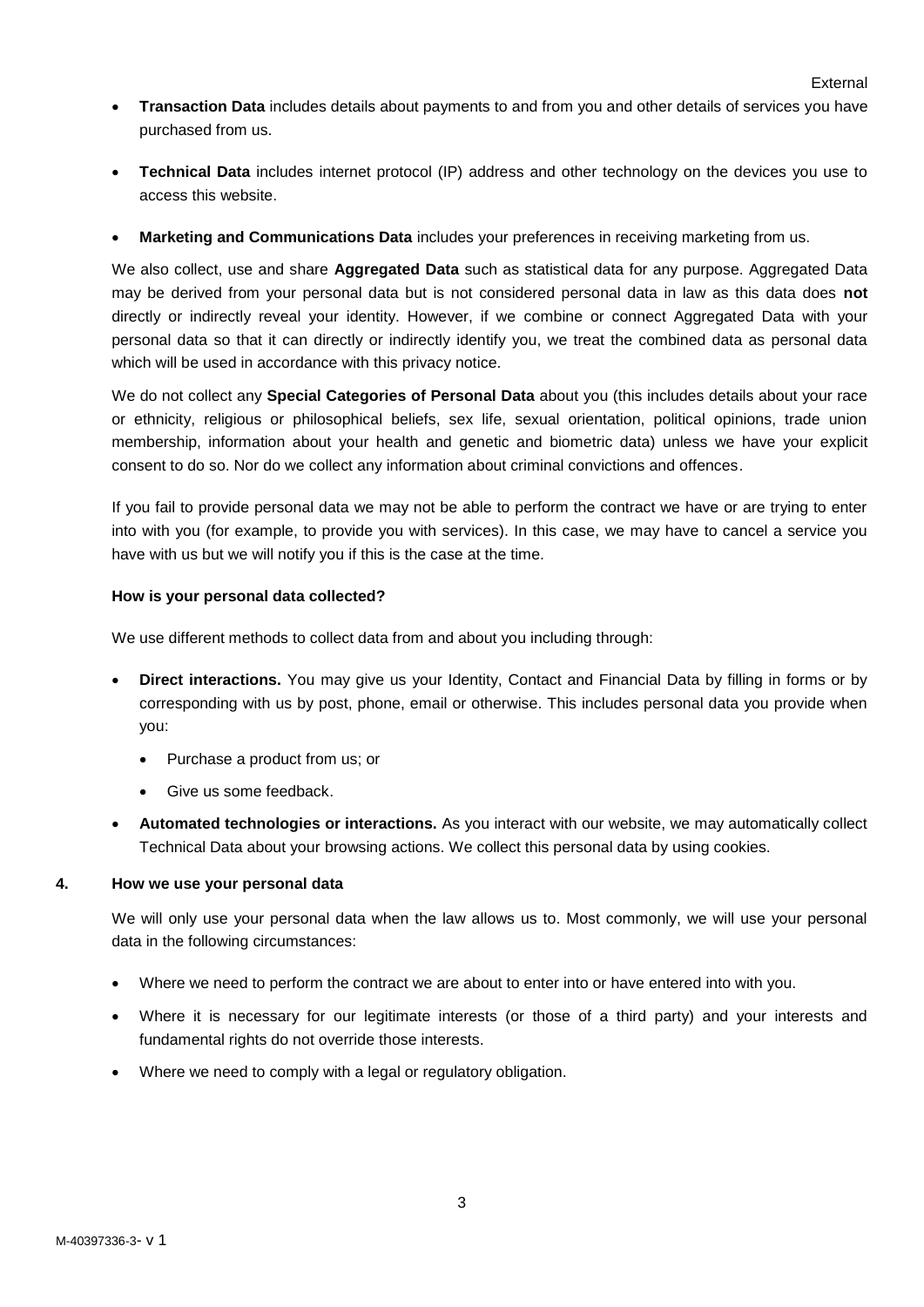Generally we do not rely on consent as a legal basis for processing your personal data.

# **Purposes for which we will use your personal data**

We have set out below, in a table format, a description of all the ways we plan to use your personal data, and which of the legal bases we rely on to do so. We have also identified what our legitimate interests are where appropriate.

Note that we may process your personal data for more than one lawful ground depending on the specific purpose for which we are using your data. Please contact us by email at *[privacy@rhhall.ie](mailto:privacy@rhhall.ie)* if you need details about the specific legal ground we are relying on to process your personal data where more than one ground has been set out in the table below.

| <b>Purpose/Activity</b>                                                                                                                                                                                                           | Type of data                                                                                           | Lawful basis for processing including<br>basis of legitimate interest                                                                                                                                                            |
|-----------------------------------------------------------------------------------------------------------------------------------------------------------------------------------------------------------------------------------|--------------------------------------------------------------------------------------------------------|----------------------------------------------------------------------------------------------------------------------------------------------------------------------------------------------------------------------------------|
| To register you as a new<br>customer                                                                                                                                                                                              | (a) Identity<br>(b) Contact                                                                            | Performance of a contract with you                                                                                                                                                                                               |
| To process and deliver your<br>purchase including:<br>(a) Manage payments, fees<br>and charges<br>Collect<br>(b)<br>and<br>recover<br>money owed to us                                                                            | (a) Identity<br>(b) Contact<br>(c) Financial<br>(d) Transaction<br>(e) Marketing and<br>Communications | (a) Performance of a contract with you<br>(b) Necessary for our legitimate interests                                                                                                                                             |
| To manage our relationship<br>with you which will include:<br>Notify<br>about<br>(a)<br>you<br>information relevant to your<br>purchase with us;<br>Notifying<br>about<br>you<br>(b)<br>changes to our terms or<br>privacy policy | (a) Identity<br>(b) Contact<br>(c) Profile<br>(d) Marketing and<br>Communications                      | (a) Performance of a contract with you<br>(b) Necessary to comply with a legal obligation<br>(c) Necessary for our legitimate interests (to<br>keep our records updated and to study how<br>customers use our products/services) |
| To administer and protect<br>business<br>this<br>and<br>our<br>(including<br>website<br>troubleshooting,<br>data                                                                                                                  | (a) Identity<br>(b) Contact                                                                            | (a) Necessary for our legitimate interests (for<br>running<br>our<br>business,<br>provision<br>οf<br>administration<br>and IT services,<br>network<br>security, to prevent fraud and in the context of                           |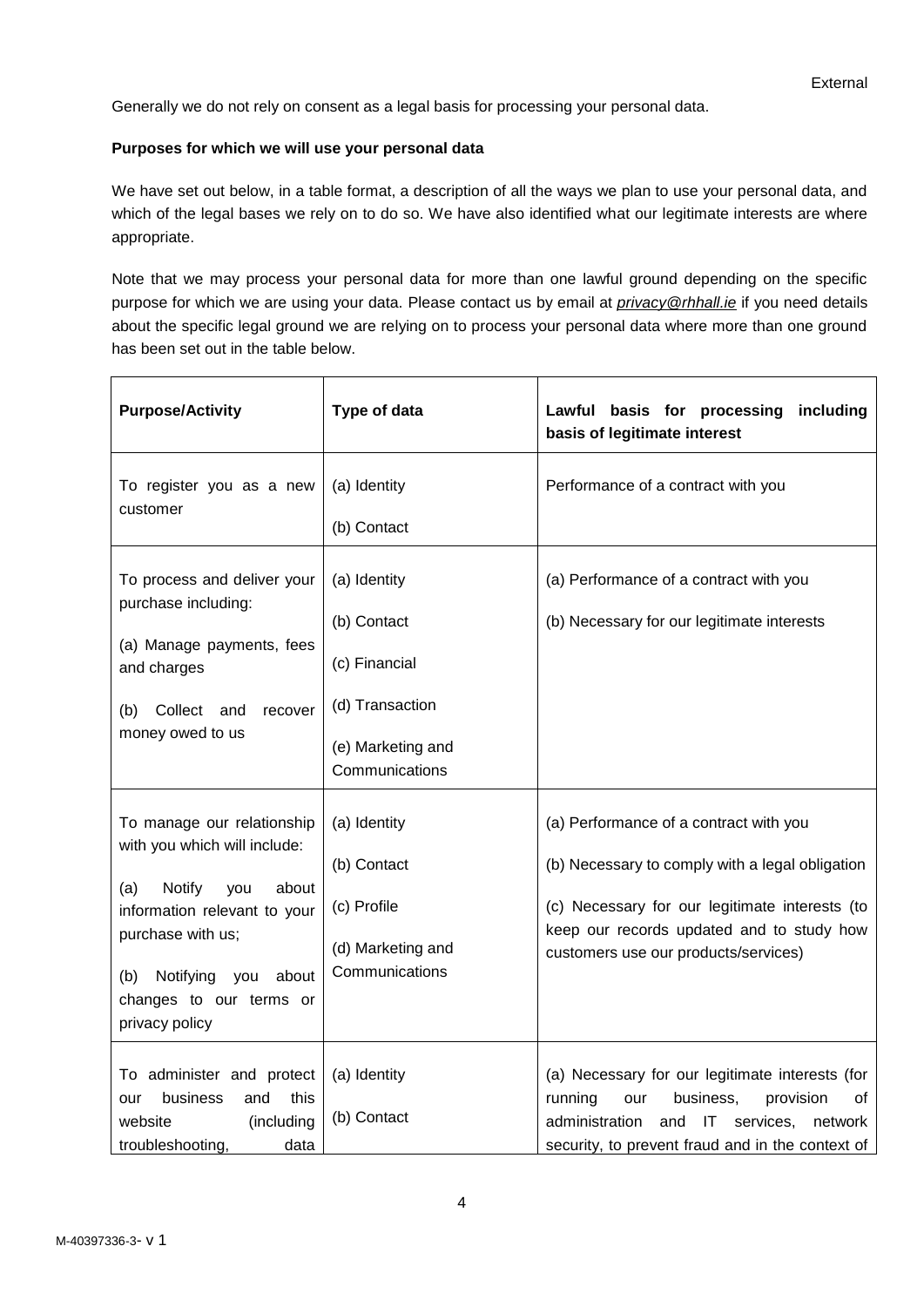|                                                                                                          |                              | Lawura                                                                                   |
|----------------------------------------------------------------------------------------------------------|------------------------------|------------------------------------------------------------------------------------------|
| analysis,<br>testing,<br>system<br>maintenance,<br>support,<br>hosting of<br>reporting and<br>data)      | (c) Technical                | reorganisation<br>business<br>a<br>group<br>or<br>restructuring exercise)                |
|                                                                                                          |                              | (b) Necessary to comply with a legal obligation                                          |
| To make suggestions and<br>recommendations to<br>you<br>about services that may be<br>of interest to you | (a) Identity                 | Necessary for our legitimate interests (to<br>develop our products/services and grow our |
|                                                                                                          | (b) Contact<br>(c) Technical | business)                                                                                |
|                                                                                                          | (d) Usage                    |                                                                                          |
|                                                                                                          | (e) Profile                  |                                                                                          |

External

# **Marketing**

We strive to provide you with choices regarding certain personal data uses, particularly around marketing and advertising. We have established the following personal data control mechanisms:

# **Promotional offers from us**

We may use your Identity, Contact, Technical, Usage and Profile Data to form a view on what we think you may want or need, or what may be of interest to you. This is how we decide which products, services and offers may be relevant for you (we call this marketing).

You will receive marketing communications from us if you have requested information from us or purchased or services from us and, in each case, you have not opted out of receiving that marketing.

## **Third-party marketing**

We will get your express opt-in consent before we share your personal data with any company outside RHH for marketing purposes.

## **Opting out**

You can ask us to stop sending you marketing messages at any time by following the opt-out links on any marketing message sent to you or by contacting us by email at *[privacy@rhhall.ie](mailto:privacy@rhhall.ie)* at any time.

Where you opt out of receiving these marketing messages, this will not apply to personal data provided to us as a result of a product/service purchase, warranty registration, product/service experience or other transactions.

## **Cookies**

You can set your browser to refuse all or some browser cookies, or to alert you when websites set or access cookies. If you disable or refuse cookies, please note that some parts of this website may become inaccessible or not function properly. For more information about the cookies we use, please see *[Cookie](https://www.rhhall.ie/cookie-policy/)  [Policy](https://www.rhhall.ie/cookie-policy/)*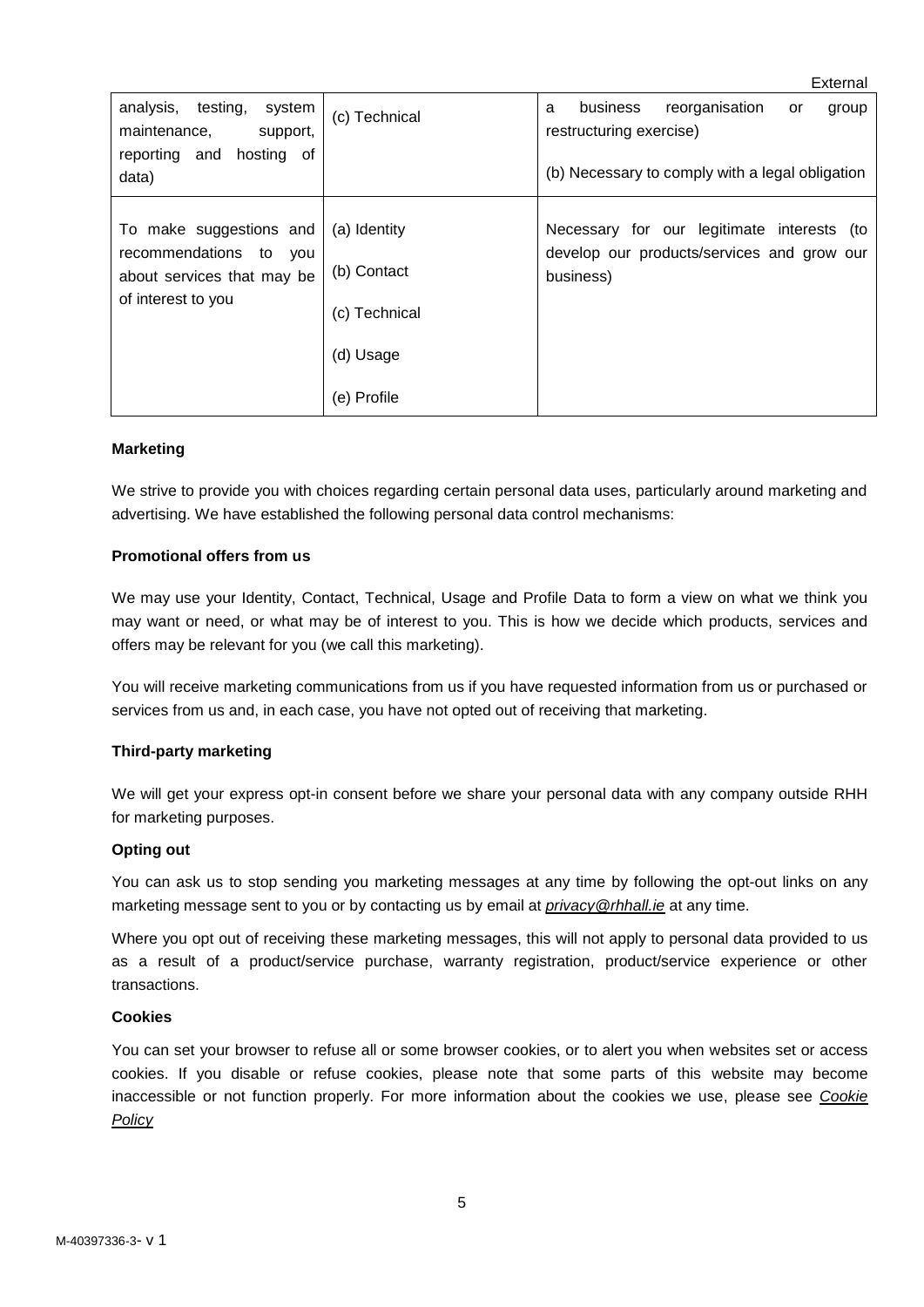# **Change of purpose**

We will only use your personal data for the purposes for which we collected it, unless we reasonably consider that we need to use it for another reason and that reason is compatible with the original purpose. If you wish to get an explanation as to how the processing for the new purpose is compatible with the original purpose, please contact us by email at

If we need to use your personal data for an unrelated purpose, we will notify you and we will explain the legal basis which allows us to do so.

Please note that we may process your personal data without your knowledge or consent, in compliance with the above rules, where this is required or permitted by law.

# <span id="page-5-0"></span>5. **Who we disclose your personal data to and why**

We may have to share your personal data with the parties set out below for the purposes set out in the table in paragraph 4 above.

- Internal Third Parties as set out in the Glossary.
- External Third Parties as set out in the Glossary.
- Third parties to whom we may choose to sell, transfer, or merge parts of our business or our assets. Alternatively, we may seek to acquire other businesses or merge with them. If a change happens to our business, then the new owners may use your personal data in the same way as set out in this privacy notice.

We require all third parties to respect the security of your personal data and to treat it in accordance with the law. We do not allow our third-party service providers to use your personal data for their own purposes and only permit them to process your personal data for specified purposes and in accordance with our instructions

# <span id="page-5-1"></span>**6. International transfers**

Whenever we transfer your personal data out of the EEA, we ensure a similar degree of protection is afforded to it by ensuring the following safeguard is implemented:

 Where we use certain service providers, we may use specific contracts approved by the European Commission which give personal data the same protection it has in Europe.

## <span id="page-5-2"></span>**7. How we store your data securely**

We have put in place appropriate security measures to prevent your personal data from being accidentally lost, used or accessed in an unauthorised way, altered or disclosed. In addition, we limit access to your personal data to those employees, agents, contractors and other third parties who have a business need to know. They will only process your personal data on our instructions and they are subject to a duty of confidentiality.

We have put in place procedures to deal with any suspected personal data breach and will notify you and any applicable regulator of a breach where we are legally required to do so.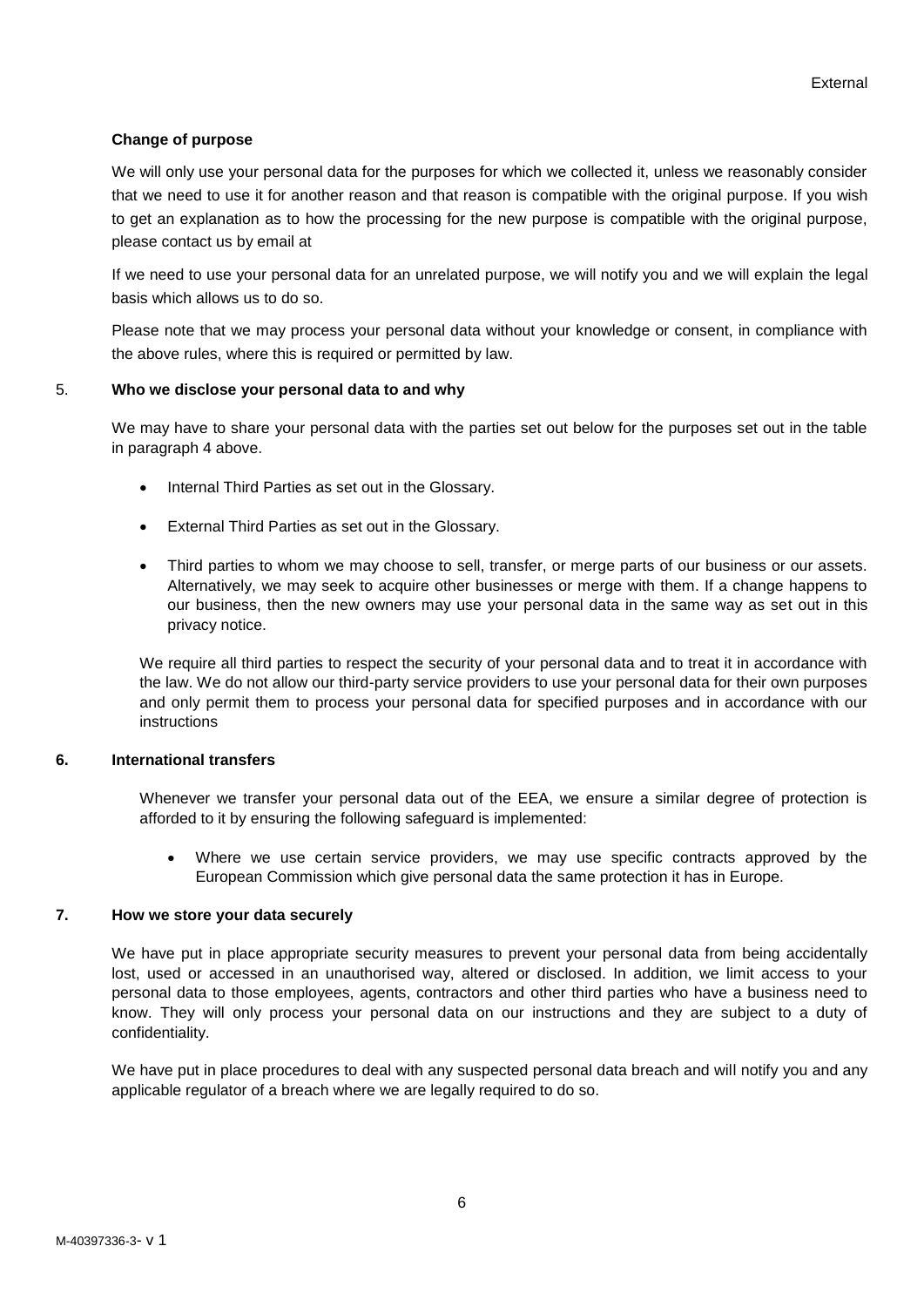# <span id="page-6-0"></span>**8. Data retention**

# **How long will you use my personal data for?**

We will only retain your personal data for as long as necessary to fulfil the purposes we collected it for, including for the purposes of satisfying any legal, accounting, or reporting requirements.

To determine the appropriate retention period for personal data, we consider the amount, nature, and sensitivity of the personal data, the potential risk of harm from unauthorised use or disclosure of your personal data, the purposes for which we process your personal data and whether we can achieve those purposes through other means, and the applicable legal requirements.

Details of retention periods for different aspects of your personal data are available in our retention policy which you can request from us by contacting us by email at *[privacy@rhhall.ie](mailto:privacy@rhhall.ie)* .

In some circumstances you can ask us to delete your data: see *[Request erasure](#page-7-0)* below for further information.

In some circumstances we may anonymise your personal data (so that it can no longer be associated with you) for research or statistical purposes in which case we may use this information indefinitely without further notice to you.

## <span id="page-6-1"></span>**9. What rights you have in relation to your personal data and how you can exercise these rights**

Under certain circumstances, you have rights under data protection laws in relation to your personal data. Please click on the links below to find out more about these rights:

You have the right to make a complaint at any time to the Data Protection Commissioner (DPC)), the Irish supervisory authority for data protection issues (www.dataprotection.ie). Address: Data Protection Commissioner, Canal House, Station Road, Portarlington, R32 AP23 Co. Laois Tel: +353 57 8684800 Email: *[info@dataprotection.ie](mailto:info@dataprotection.ie)*

We would, however, appreciate the chance to deal with your concerns before you approach the DPC so please contact us in the first instance.

When we receive a complaint from a person we make up a file containing the details of the complaint. This normally contains the identity of the complainant and any other individuals involved in the complaint.

We will only use the personal information we collect to process the complaint and to check on the level of service we provide.

We usually have to disclose the complainant's identity to whoever the complaint is about. This is inevitable where, for example, the accuracy of a person's record is in dispute. If a complainant doesn't want information identifying him or her to be disclosed, we will try to respect that. However, it may not be possible to handle a complaint on an anonymous basis.

We will keep personal information contained in complaint files in line with our retention policy. This means that information relating to a complaint will be retained for two years from closure. It will be retained in a secure environment and access to it will be restricted according to the 'need to know' principle.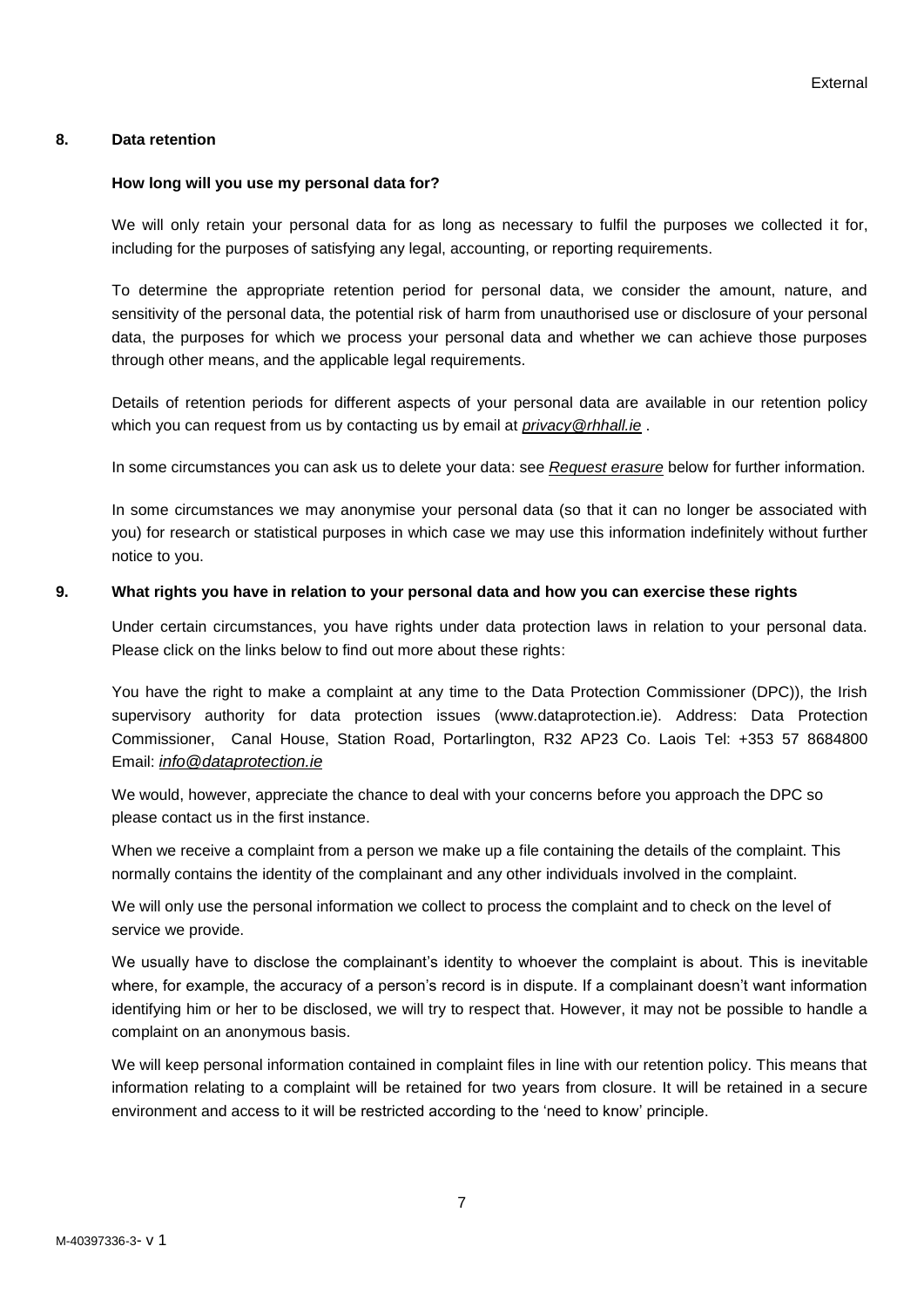Similarly, where enquiries are submitted to us we will only use the information supplied to us to deal with the enquiry and any subsequent issues and to check on the level of service we provide.

You have the right to:

- **Request access** to your personal data (commonly known as a "data subject access request"). This enables you to receive a copy of the personal data we hold about you and to check that we are lawfully processing it.
- **Request correction** of the personal data that we hold about you. This enables you to have any incomplete or inaccurate data we hold about you corrected, though we may need to verify the accuracy of the new data you provide to us.
- <span id="page-7-0"></span> **Request erasure** of your personal data. This enables you to ask us to delete or remove personal data where there is no good reason for us continuing to process it. You also have the right to ask us to delete or remove your personal data where you have successfully exercised your right to object to processing (see below), where we may have processed your information unlawfully or where we are required to erase your personal data to comply with local law. Note, however, that we may not always be able to comply with your request of erasure for specific legal reasons which will be notified to you, if applicable, at the time of your request.
- **Object to processing** of your personal data where we are relying on a legitimate interest (or those of a third party) and there is something about your particular situation which makes you want to object to processing on this ground as you feel it impacts on your fundamental rights and freedoms. You also have the right to object where we are processing your personal data for direct marketing purposes. In some cases, we may demonstrate that we have compelling legitimate grounds to process your information which override your rights and freedoms.
- **Request restriction of processing** of your personal data. This enables you to ask us to suspend the processing of your personal data in the following scenarios: (a) if you want us to establish the data's accuracy; (b) where our use of the data is unlawful but you do not want us to erase it; (c) where you need us to hold the data even if we no longer require it as you need it to establish, exercise or defend legal claims; or (d) you have objected to our use of your data but we need to verify whether we have overriding legitimate grounds to use it.
- **Request the transfer** of your personal data to you or to a third party. We will provide to you, or a third party you have chosen, your personal data in a structured, commonly used, machine-readable format. Note that this right only applies to automated information which you initially provided consent for us to use or where we used the information to perform a contract with you.
- **Withdraw consent at any time** where we are relying on consent to process your personal data. However, this will not affect the lawfulness of any processing carried out before you withdraw your consent. If you withdraw your consent, we may not be able to provide certain products or services to you. We will advise you if this is the case at the time you withdraw your consent.

If you wish to exercise any of the rights set out above, please contact us by email at *[privacy@rhhall.ie](mailto:privacy@rhhall.ie)* .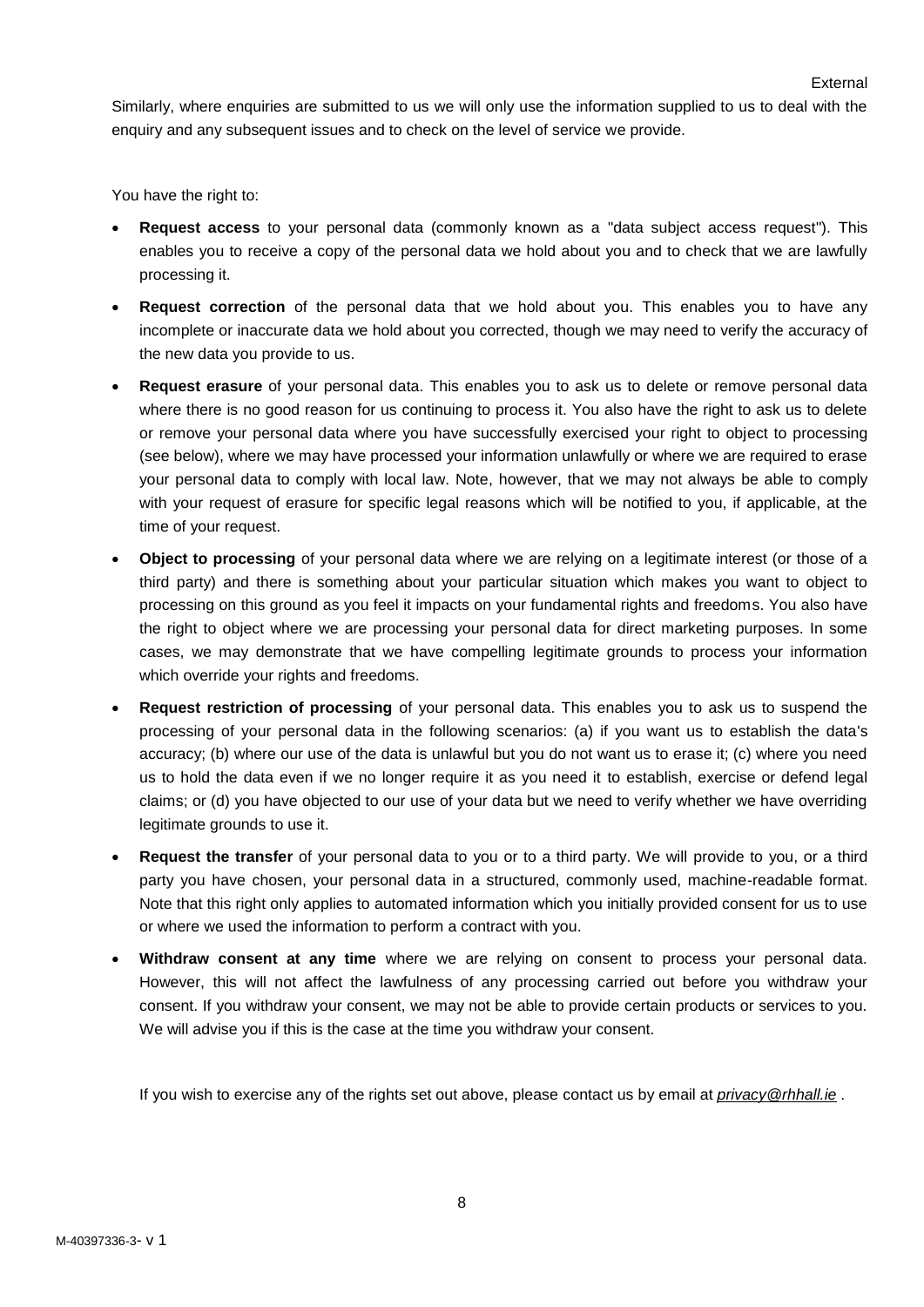# **No fee usually required**

You will not have to pay a fee to access your personal data (or to exercise any of the other rights). However, we may charge a reasonable fee if your request is clearly unfounded, repetitive or excessive. Alternatively, we may refuse to comply with your request in these circumstances.

## **What we may need from you**

We may need to request specific information from you to help us confirm your identity and ensure your right to access your personal data (or to exercise any of your other rights). This is a security measure to ensure that personal data is not disclosed to any person who has no right to receive it. We may also contact you to ask you for further information in relation to your request to speed up our response.

# **Time limit to respond**

We try to respond to all legitimate requests within one month. Occasionally it may take us longer than a month if your request is particularly complex or you have made a number of requests. In this case, we will notify you and keep you updated.

# <span id="page-8-0"></span>**10. Glossary**

# **LAWFUL BASIS**

**Legitimate Interest** means the interest of our business in conducting and managing our business to enable us to give you the best service/product and the best and most secure experience. We make sure we consider and balance any potential impact on you (both positive and negative) and your rights before we process your personal data for our legitimate interests. We do not use your personal data for activities where our interests are overridden by the impact on you (unless we have your consent or are otherwise required or permitted to by law). You can obtain further information about how we assess our legitimate interests against any potential impact on you in respect of specific activities by contacting us by email at *[privacy@rhhall.ie](mailto:privacy@rhhall.ie)* .

**Performance of Contract** means processing your data where it is necessary for the performance of a contract to which you are a party or to take steps at your request before entering into such a contract.

**Comply with a legal or regulatory obligation** means processing your personal data where it is necessary for compliance with a legal or regulatory obligation that we are subject to.

## **THIRD PARTIES**

# **Internal Third Parties**

Other companies in the W&R Barnett Limited group acting as joint controllers or processors and who are based in the EEA and who may provide IT and system administration services and undertake leadership reporting.